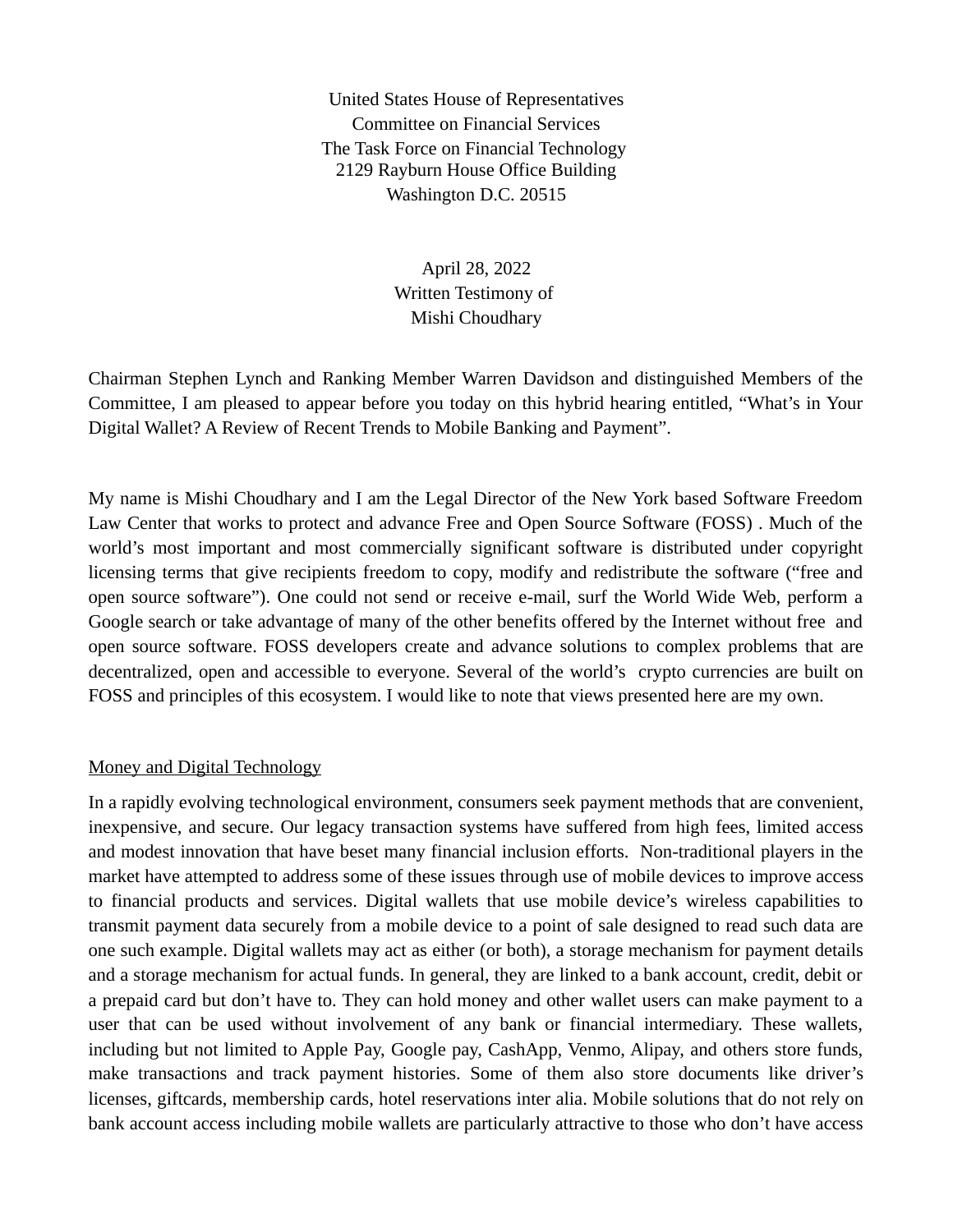to a bank account. There are several other peer to peer (P2P) payment services that allow customers to send and receive money electronically between two users that may not fall under the definition of the term wallet. One such popular service is Zelle, operated by Early Warning Services, a company created and owned by seven banks: Bank of America, Capital One, JPMorgan Chase, PNC, Truist, U.S. Bank and Wells Fargo. Some of the features of such apps have also made them a prime target of fraud with little clarity on liability issues, in particular, the application of Regulation E .

Cryptocurrencies are currently stored in hot and cold wallets. Hot wallets come in three forms: Desktop, Mobile and Web and are connected to the Internet, therefore, "hot" in nature. The funds in a hot wallet can be spent at any time, online. Cold storage wallets do not require online servers and can store the assets in the wallets, which are physical devices. Hardware wallets store your cryptographic keys on a piece of hardware that has been specially designed for cryptocurrency transactions. The software program of hardware wallets allows users to keep their assets safe offline and only allows access via private key once the device is connected to the main computer system or device. This adds a security layer reducing the possibility of any cyber-attacks and the absence of a third party ensures that nobody can dictate transactions or access the user's transaction history.

The transition to digital payments was already underway, but the COVID-19 pandemic accelerated adoption to new levels. Despite an uptake in the adoption of these forms of payments, unlike the Chinese or Indian markets that are mobile first, U.S. market still relies heavily on credit cards. A U.S. customer does not necessarily have the same motivation as their Indian or Chinese counterparts especially as credit cards are backed by various laws like the Fair Credit Billing Act, Electronic Funds Transfer Act (EFTA), Credit Card Accountability, Responsibility and Disclosure (CARD) Act amongst others.

We are seeing rapid development and experimentation in cryptocurrencies and various other digital forms of payments, with and without the need of traditional intermediaries. There are growing pains and volatility in these areas but the lessons they offer can help expand the frontiers of digital payment technologies.

Central Banks around the world are considering issuing digital equivalent forms of their currency to the public known as Central Bank Digital Currency (CBDC). Per the Atlantic Council, 87 countries (representing over 90 percent of global GDP) are exploring a CBDC. 14 countries, including China and South Korea, are now in the pilot stage with their CBDCs and preparing a possible full launch. 9 countries have now fully launched a digital currency.<sup>[1](#page-1-0)</sup>

## Challenges

As the popularity of these digital payment systems continues to increase, they are increasingly becoming targets of threat actors. In cases, where customers have been targets of fraud, they have not been afforded protections by underlying banks owing to the ambiguity of regulations.

Privacy and Data collection challenges have plagued such wallets. None of the existing offerings can replicate the privacy-respecting features of physical cash. Venmo, owned by PayPal that entered into a settlement with the Federal Trade Commission in 2018 keeps transaction history public by default.

<span id="page-1-0"></span><sup>1</sup> Central Bank Digital Currency (CBDC) Tracker, [https://www.atlanticcouncil.org/cbdctracker/?](https://www.atlanticcouncil.org/cbdctracker/?params=3f;f;7;f;f&country=&selected) [params=3f;f;7;f;f&country=&selected=](https://www.atlanticcouncil.org/cbdctracker/?params=3f;f;7;f;f&country=&selected) (last visited April 25, 2022)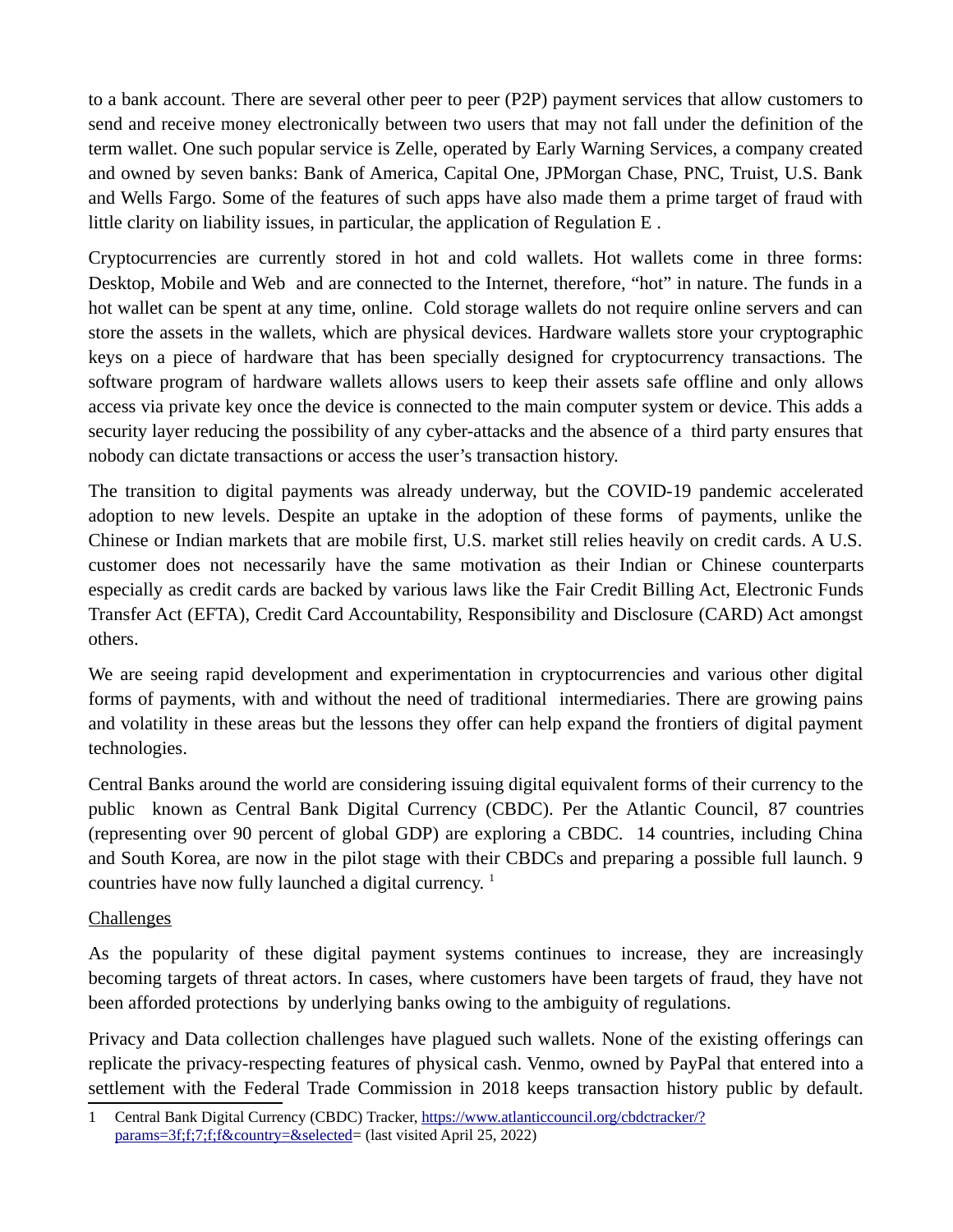These can be made private but contact lists remain visible. This feature was what led to the reporters discovering President Biden's account details on the application.

The Chinese example is a cautionary tale with respect to linking of the social credit system and data collection policies where the lines between the Government and private sector are increasingly blurred.

Most of the current solutions cater to the banked customers and don't address those that primarily work in the informal economy or are paid in cash. Such part of the American population also desires the modern conveniences that technology offers without losing the privacy offered by cash.

## **Opportunities**

As we think about money in the age of the Internet, we must design for a future that is in the public's interest, incorporates privacy by design and facilitates financial inclusion. The super apps that are popular in countries like China are gaining popularity around the world, underscore the fact that concerns about data protection and privacy have not been adequately addressed and the current market options lack privacy-oriented messaging system integrated with payments. We need a currency or electronic token that is equivalent in functionality to cash, offers all of its benefits including anonymity, privacy, autonomy, no transaction fee and addresses all of its flaws. Such a design finds support in history as presented by David Chaum<sup>[2](#page-2-0)</sup> in the 1990s and the recently introduced The Electronic Currency and Secure Hardware (ECASH) Act by Rep. Stephen F. Lynch (D-MA) that directs Treasury to commence a two-stage pilot program to test a variety of e-cash technologies and determine the optimum alternative for circulating this electronic currency.

The unique element of the ECASH idea is hardware wallets containing the equivalent of coins created by and managed by the United States Treasury which is as close a way of universal access just like the cash. This idea imagines how everybody can have, store and pay with money without the banking system being involved in any way at all. An idea is to have electronic tokens that are equivalent in functionality to cash and no more traceable. The risk of hard money for working class people has always been loss, inconvenience or inflation. Working people, back to the Jacksonian era in the United States have large experience with ways payment systems chosen by employers have hurt them. So they favor hard money, government coin that is deep in the fabric of democratic finance in the United States, as deep as the importance or role of the elite in the banking system. The questions of identity management like KYC is of great interest to everybody except to ordinary people whose preference is for cash. They live in a world in which informal economy is as important as the formal economy. In the  $21<sup>st</sup>$  century, it should not matter whether what you are waiving at the cash register is a card issued to you by a bank or a credit union or is a hardware object that United States Treasury has certified, is the way that ECASH is carried around. This structure of ECASH does not have the quality of traceability and preserves privacy. The software underlying any of these technologies must be Free and Open Source to enable public review and audit of the source code for potential security issues.

If used correctly with adequate guardrails, digital money presents an opportunity for financial inclusion for those with little access to formal banking systems. Any such efforts must provide consumer protection and data privacy, aspects often found to be woefully lacking in several such offerings around

<span id="page-2-0"></span><sup>2</sup> David Chaum, *Achieving Electronic Privacy*, August 1992, https://www.chaum.com/publications/ScientificAmerican-AEP.pdf